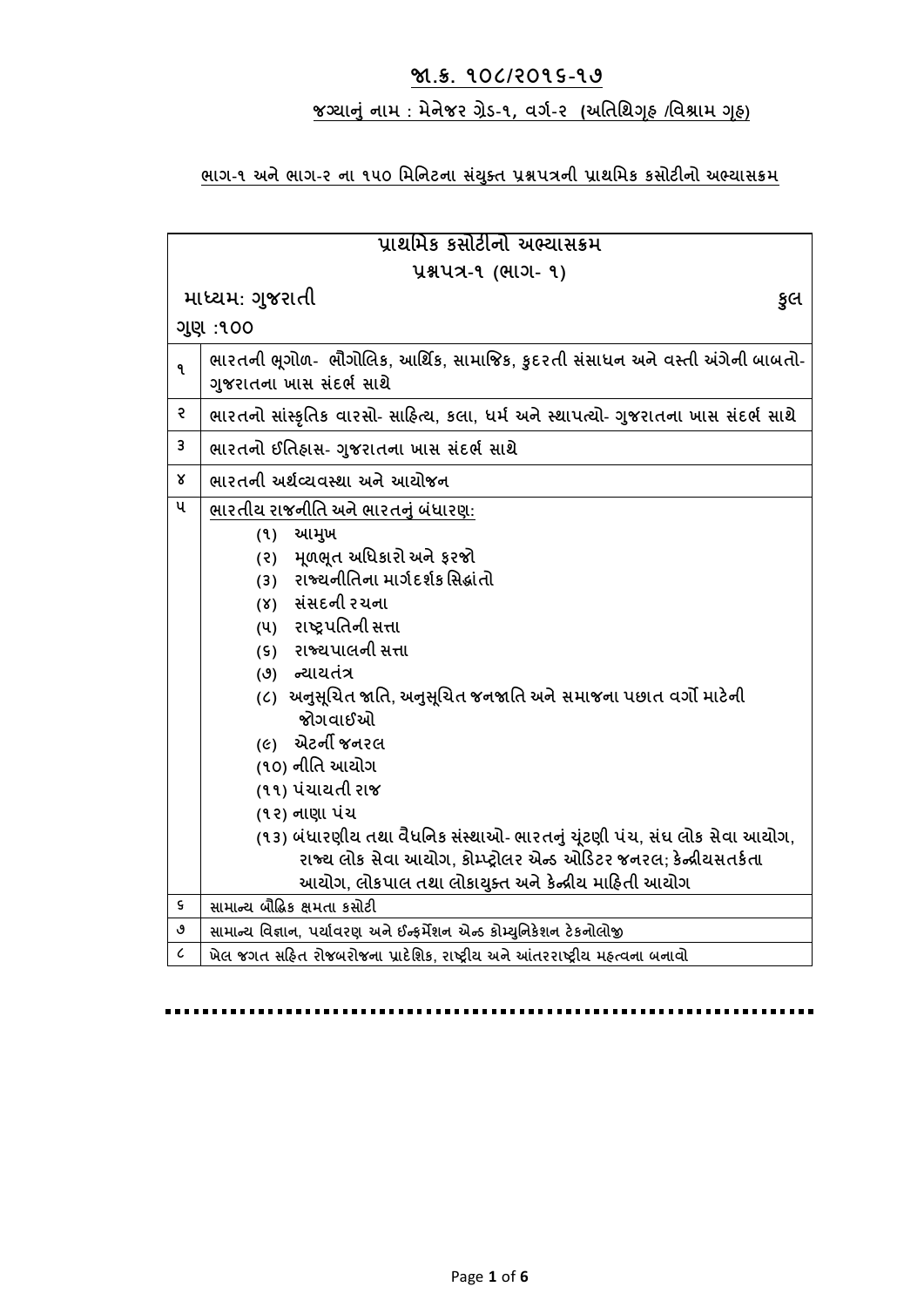| <b>Syllabus of Preliminary Test</b>    |                                                                               |  |
|----------------------------------------|-------------------------------------------------------------------------------|--|
| Paper-1                                |                                                                               |  |
| Medium: Gujarati<br>Total<br>Marks-100 |                                                                               |  |
| 1                                      | Geography of India-Physical, Economic, Social, Natural Resources<br>and       |  |
| 2                                      | population related topics- with special reference to Gujarat                  |  |
|                                        | Cultural heritage of India-Literature, Art, Religion and Architecture- with   |  |
|                                        | special reference to Gujarat                                                  |  |
| 3                                      | History of India with special reference to Gujarat                            |  |
| 4<br>5                                 | Indian Economy and Planning                                                   |  |
|                                        | Indian Polity and the Constitution of India:<br>Preamble<br>(1)               |  |
|                                        | (2)<br>Fundamental Rights and Fundamental Duties                              |  |
|                                        | Directive Principles of State Policy<br>(3)                                   |  |
|                                        | <b>Composition of Parliament</b><br>(4)                                       |  |
|                                        | Powers of the President of India<br>(5)                                       |  |
|                                        | Powers of Governor<br>(6)                                                     |  |
|                                        | (7)<br>Judiciary                                                              |  |
|                                        | (8)<br>Provisions for Scheduled Castes, Scheduled Tribes and backward classes |  |
|                                        | of the society                                                                |  |
|                                        | <b>Attorney General</b><br>(9)                                                |  |
|                                        | (10) NITIAayog                                                                |  |
|                                        | (11) Panchayati Raj Institutions<br>(12) Finance Commission                   |  |
|                                        | (13) Constitutional and Statutory Bodies: Election Commission of India,       |  |
|                                        | Union Public Service Commission, State Public Service Commission,             |  |
|                                        | Comptroller and Auditor General; Central Vigilance Commission,                |  |
|                                        | Lokpal and Lokayukta, Central Information Commission                          |  |
|                                        |                                                                               |  |
| 6                                      | <b>General Mental Ability</b>                                                 |  |
| 7                                      | General Science, Environment and Information & Communication Technology       |  |
| 8                                      | Daily events of Regional, National and International Importance including     |  |
|                                        | <b>Sports</b>                                                                 |  |

\*\*\*\*\*\*\*\*\*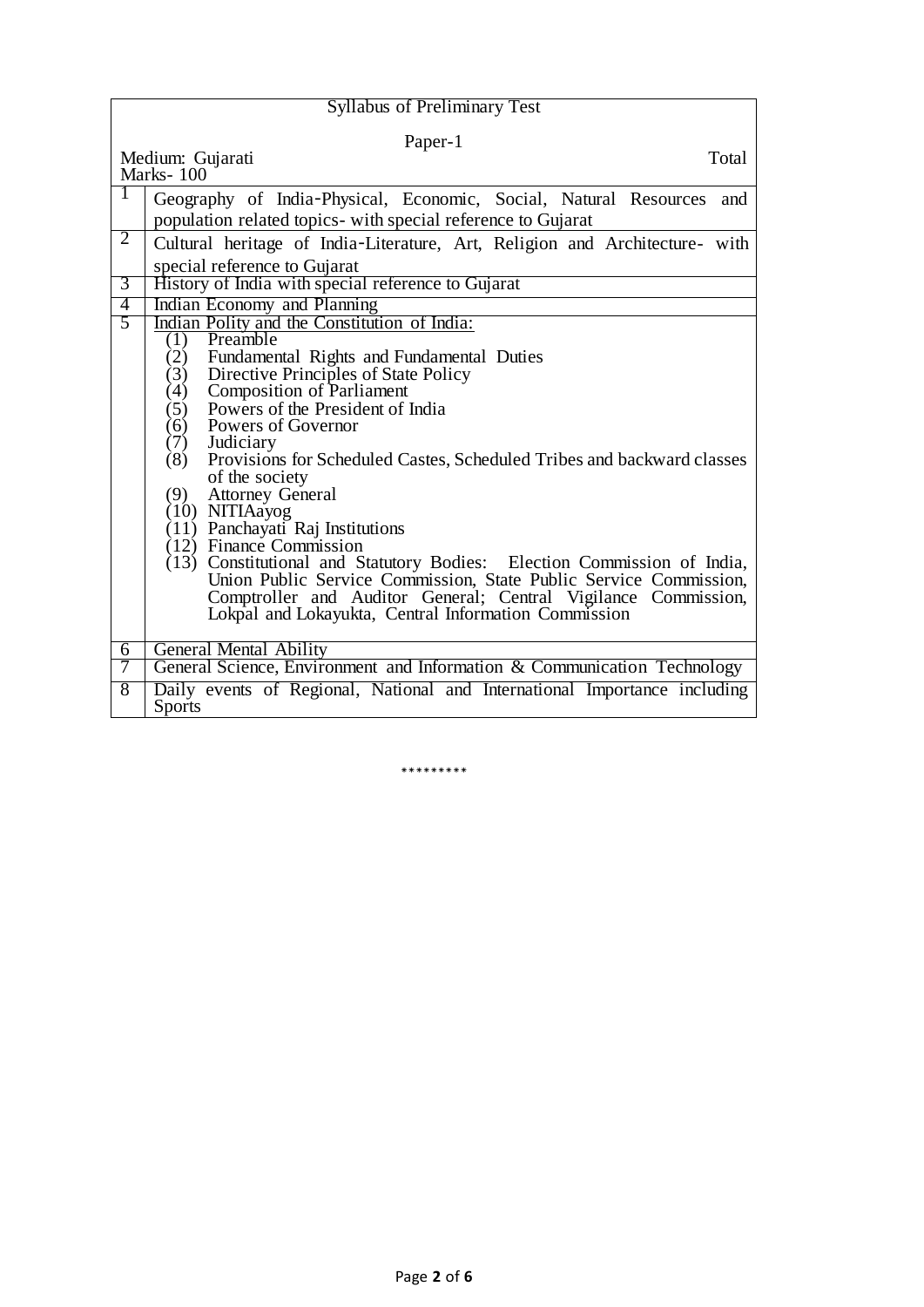#### **જા.ક્ર. ૧૦૮/૨૦૧૬-૧૭**

**જગ્યાન ું નામ : મેનેજર ગ્રેડ-૧, વર્ગ-૨ (અતિતિગ ૃહ/તવશ્રામ ગ ૃહ)** 

**ક લ પ્રશ્નો: ૨૦૦ ક લ ગણ : ૨૦૦ માધ્યમ : અંગ્રેજી**

#### 1. **Food Production**

Introduction to cookery, Basic principles of food production, Stocks and storage of food, Methods of cooking food, Basic Indian Cookery, Kitchen Organization and Layout.

## 2**. Food & Beverage Service**

Meals & Menu Planning Preparation for Service, Sale Control System.

# 3. **Principles of Food Science**

Scope of Food Science, Food Chemistry, Food Microbiology and Food Processing, Carbohydrates, Fat & Oils, Proteins, Food Processing, Evaluation of Food, Emulsions, Colloids, Flavor, Browning.

## 4. **Food & Beverage Controls**

Food Cost Control, Food Control Cycle, Receiving Control, Storing & Issuing Control, Production /control, Sales Control.

# 5. **Food Safety & Quality**

Food Safety, Food Hazards & Risks, Contaminants and Food Hygiene, Micro-Organisms in Food, Food Spoilage & Food Preservation, Beneficial Role of Micro-Organisms, Food Borne Diseases, Food Additives, Food Contaminants & Adulterants, Food Laws and Regulations-National & International, Quality Assurance, Hygiene and Sanitation in Food Sector, Recent Concerns.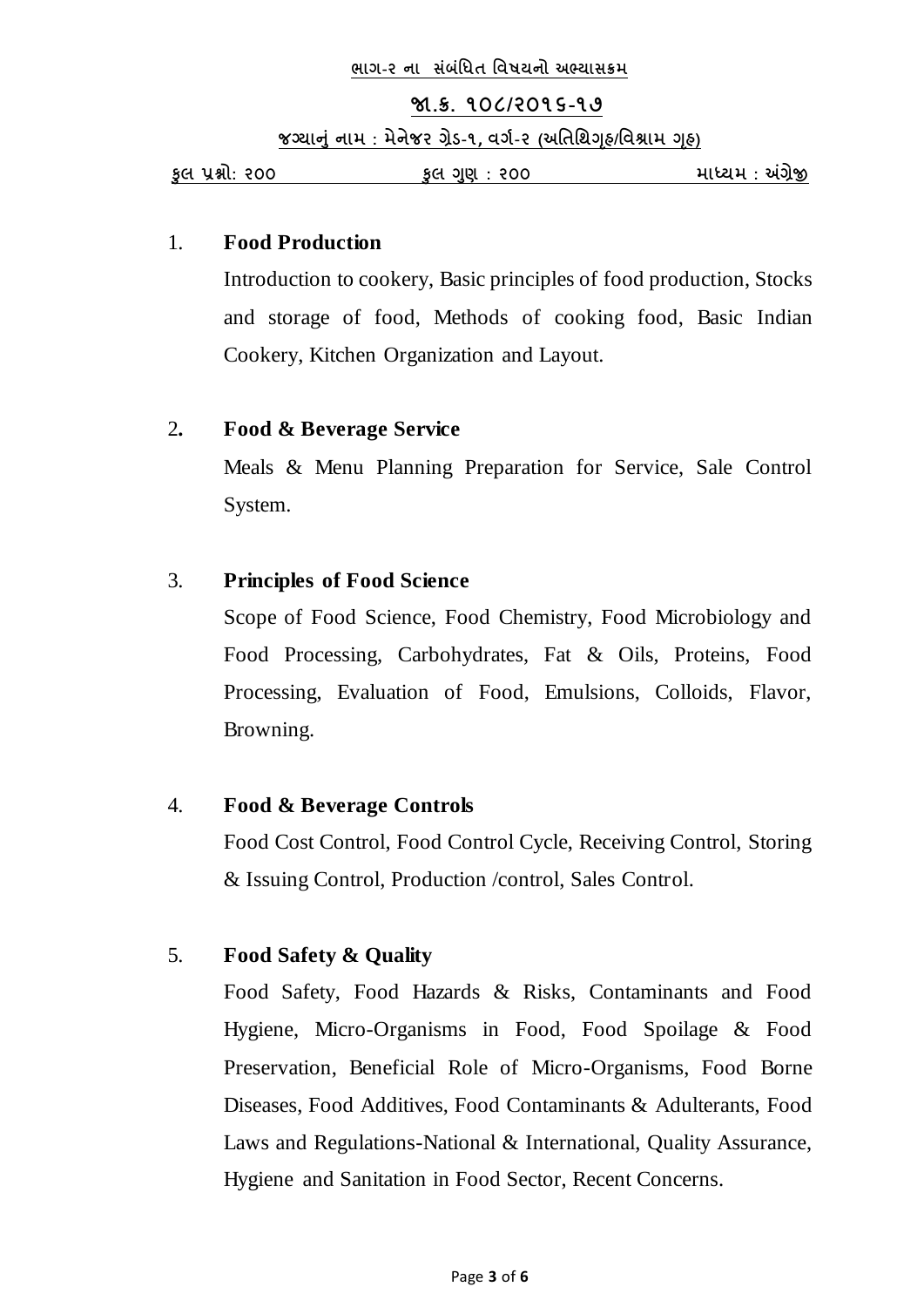#### 6. **Nutrition**

Basic Aspects, Energy, Macro Nutrients, carbohydrates, lipids, proteins, Vitamins, Minerals, Water, Balanced Diet, Menu Planning, Mass Food Production, Newer trends in Food Service Industry in Relevance to Nutrition and Health.

# 7. **Front Office Operations**

Introduction to Tourism & Hospitality, Classification of Hotels, Hotel-types of rooms Organization, Tariff Structure, Front Office and Guest Handling, Reservations, Pre-arrival registration, Types of rooms, Room Selling Techniques, Arrivals, During the Stay Activities, Front Office Co-Ordination, check out procedure.

## 8. **Accommodation Operations**

Introduction to Housekeeping, Cleaning Organization, Cleaning Equipment, Cleaning Agents, Hotel Bed making, Standard Contents of A Guest Room, Accommodating Physically Challenged Guest And Lady Guests, Daily Cleaning of Guestroom & Bathrooms, Keys, Floor Pantry, Daily Routing Systems of HK Department, Composition, Care and Cleaning of Different Surfaces, Public Area Cleaning, Lost and Found, Linen Room Management, Coordinating Laundry Services, Room Layout and Guest Supplies, Area Cleaning, Routine Systems and Records of House Keeping Department, Types of Beds and Mattresses, Pest Control Keys, safety & security.

## 9. **Accountancy**

Introduction to Accounting, Primary Books (Journal), Secondary Book (Leadger), Subsidiary Books, Cash Book, Bank Reconciliation Statement, Trial Balance, Final Cash and credit control Budgets auditing costing, Accounts, Internal audit & statutory audit , Departmental Accounting Capital and Revenue Expenditure, Hotel Accountancy & Costing Cash & Credit Control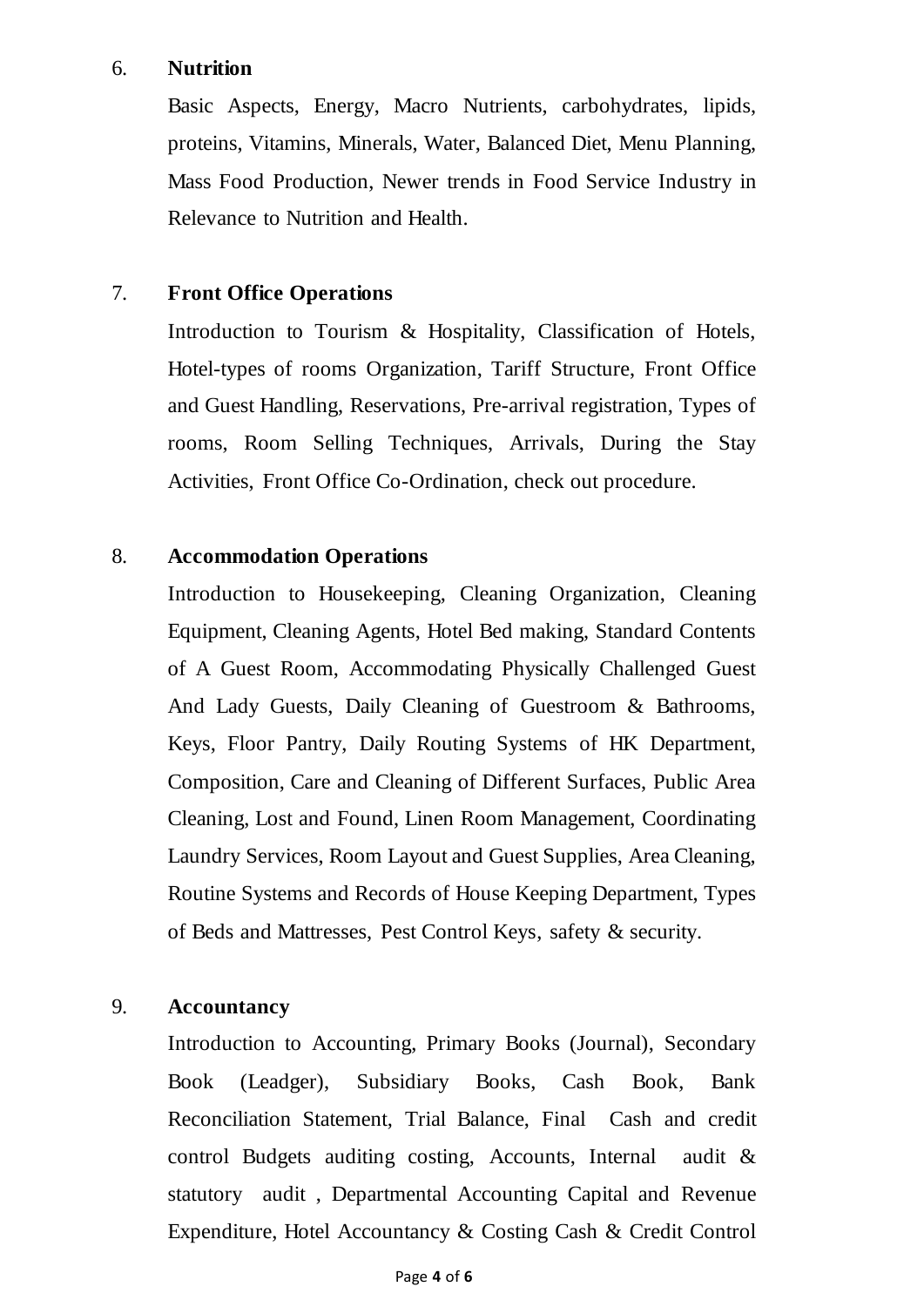Budgets, Auditing, Night Auditing, Statistics for Front Office, Costing.

#### 10. **Communication**

Business Communication, Listening on the Job, Effective Speaking Non Verbal Communications, Speech Improvement, Using the Telephone, Discussions. Social Skill: Handling guest complaints, telephone manners, dining & Serving etiquettes**.**

#### 11. **Facility Planning**

Hotel Design, Facilities Planning, Planning Consideration, Architectural Consideration, Star Classification of Hotel, Kitchen, Lay Out & Design, Stores- Layout and Design, Energy Conservations, Car Parking.

## 12. **Hotel Engineering**

Maintenance, Fuels Used in Catering Industry, Gas, Electricity, Water Systems, Refrigeration & Air-Conditioning, Fire Prevention and Fire Fighting System, Waste Disposal and Pollution Control, Safety & Security, Audio Visual Equipment, Contract Maintenance.

#### 13. **Supervisory Management**

Introduction to Management, Modern Management Approaches, Management Skills Needed for Effective Supervision, The Role of The Supervisor, Functions of Management, Motivating Employees, Supervisor as a Leader, Supervisory Role in Managing Change, Group Dynamics, Disciplining Staff, Wage Structure, Improving Work Standards, Total Quality Management, Quality Circles & Suggestion Schemes, Supervisors Role in Exceptional Customer Care

**14. Food Safety and Standards (Packaging and Labelling) Regulations 2011 as amended in 2013**